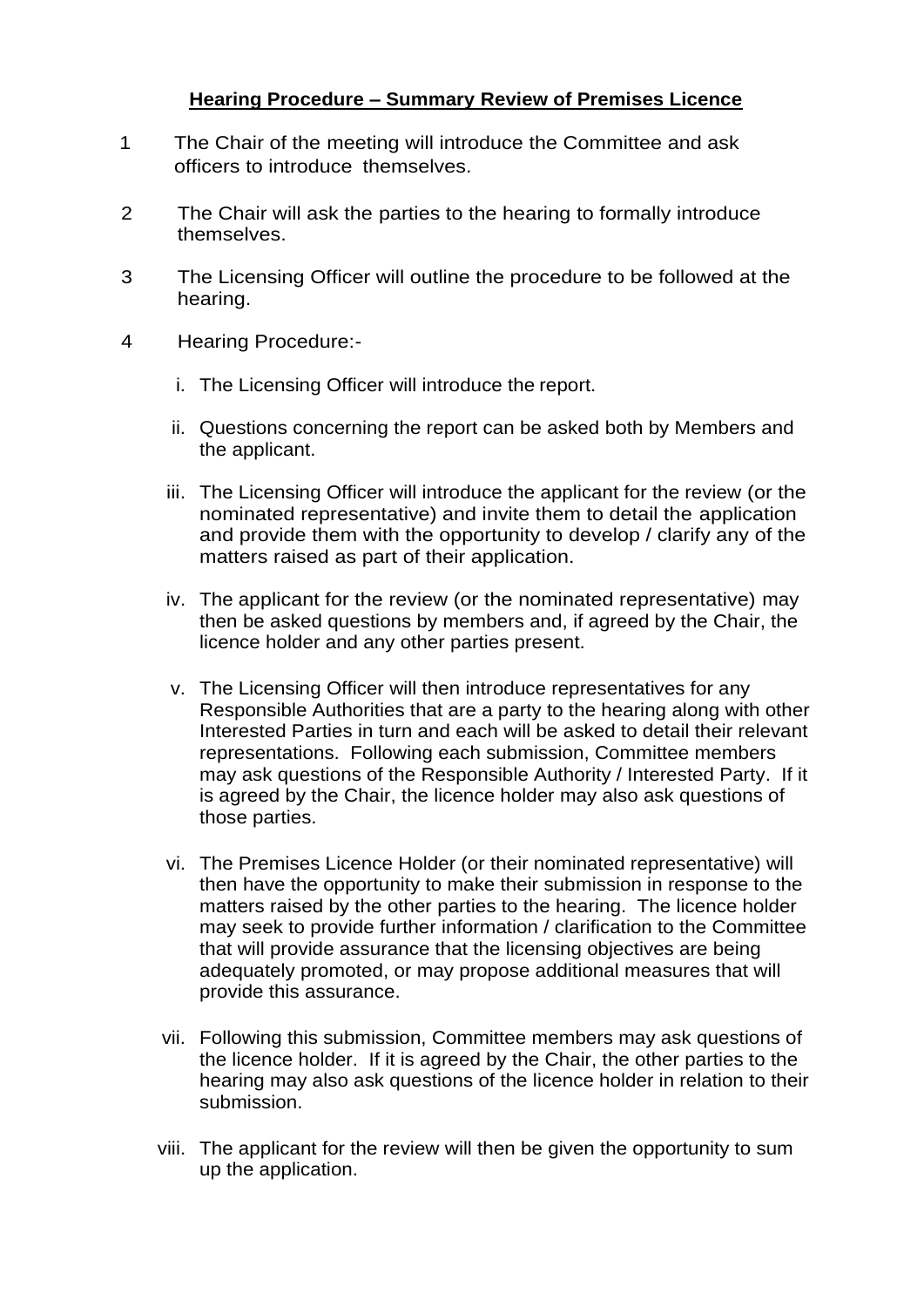- ix. The licence holder will then be given the opportunity to sum up their submission in response to the review application.
- x. The Licensing Officer will then detail the options.
- xi. There will then be a private session for members to take legal advice and consider the application and review the interim steps.
- 5 The decision of the Licensing Committee will be given in accordance with the requirements of the Licensing Act 2003 and regulations made there under.

## **Notes**:

- At any time in the Licensing Process Members of the Committee may request legal advice from the Solicitor to the Committee. This advice may be given in open session or in private.
- The Committee Hearing will be held in public unless and in accordance with the Regulations the Committee determine that the public should be excluded.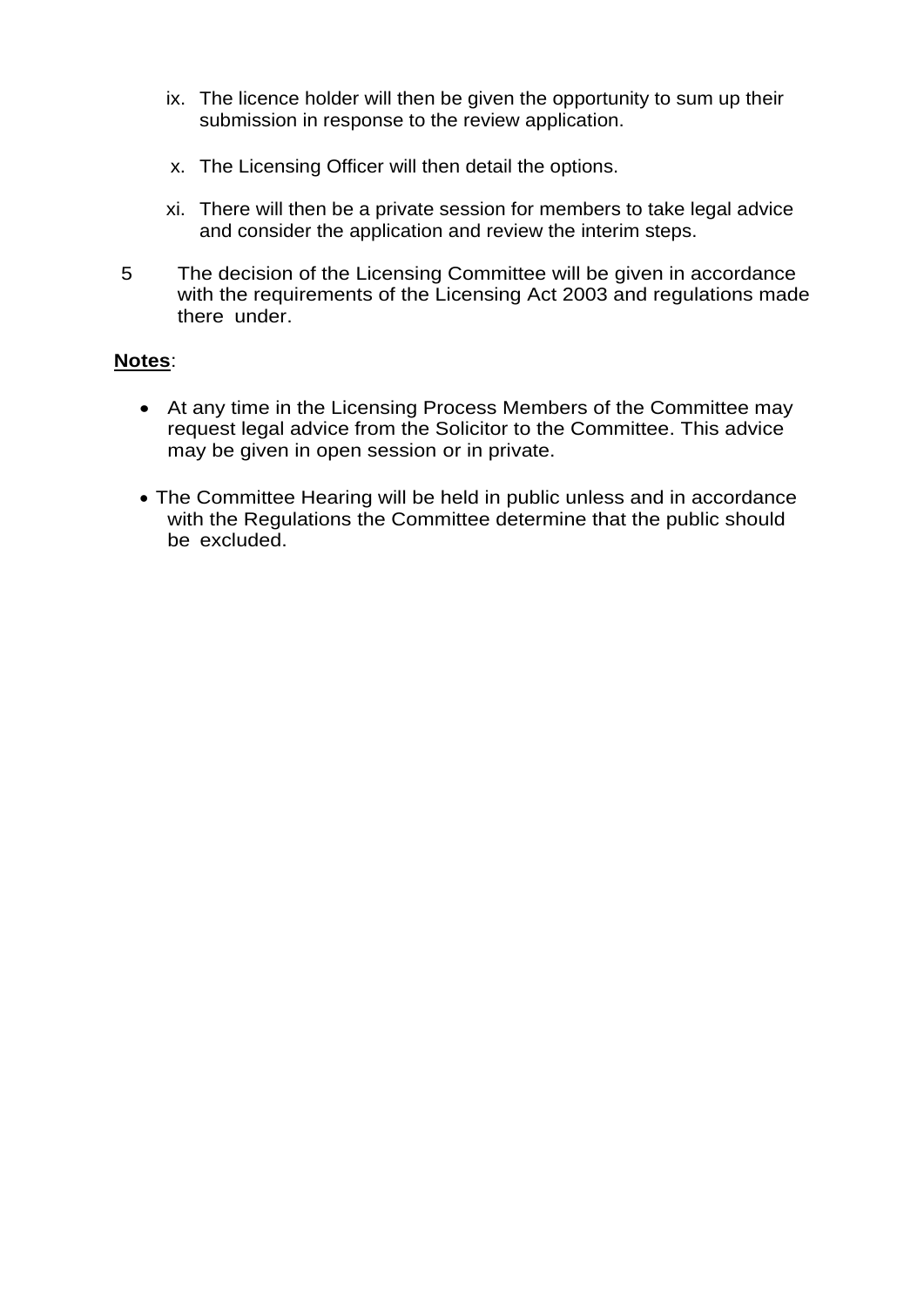

### **Committee Name and Date of Committee Meeting**

Licensing Sub-Committee  $-15^{th}$  July 2021 (9:30 am)

#### **Report Title**

Summary review of a Premises Licence following an application made under s.53A of the Licensing Act 2003 in relation to the Premises Licence in place at The Red Lion, Bridgegate, Rotherham, S60 1PN.

#### **Report Author(s)**

Alan Pogorzelec, Licensing Manager, Community Safety and Street Scene 01709 254955

#### **Report Summary**

On the 21<sup>st</sup> June 2021, Superintendent Lynn Knox made an application on behalf South Yorkshire Police for the summary review of the Premises Licence in place at the Red Lion, Bridgegate, Rotherham. This application was considered by the Licensing Sub-Committee on 23<sup>rd</sup> June 2021, and the Committee determined that it was necessary to suspend the premises licence pending the summary review.

The Licensing Sub-Committee is required to determine the application for the summary review within 28 days following the submission of the application. In addition, the Committee should review the decision to suspend the licence following the hearing on 23<sup>rd</sup> June.

Following the submission of the summary review application, three additional representations were received in relation to the review. Further detail on these are provided within the main body of the report.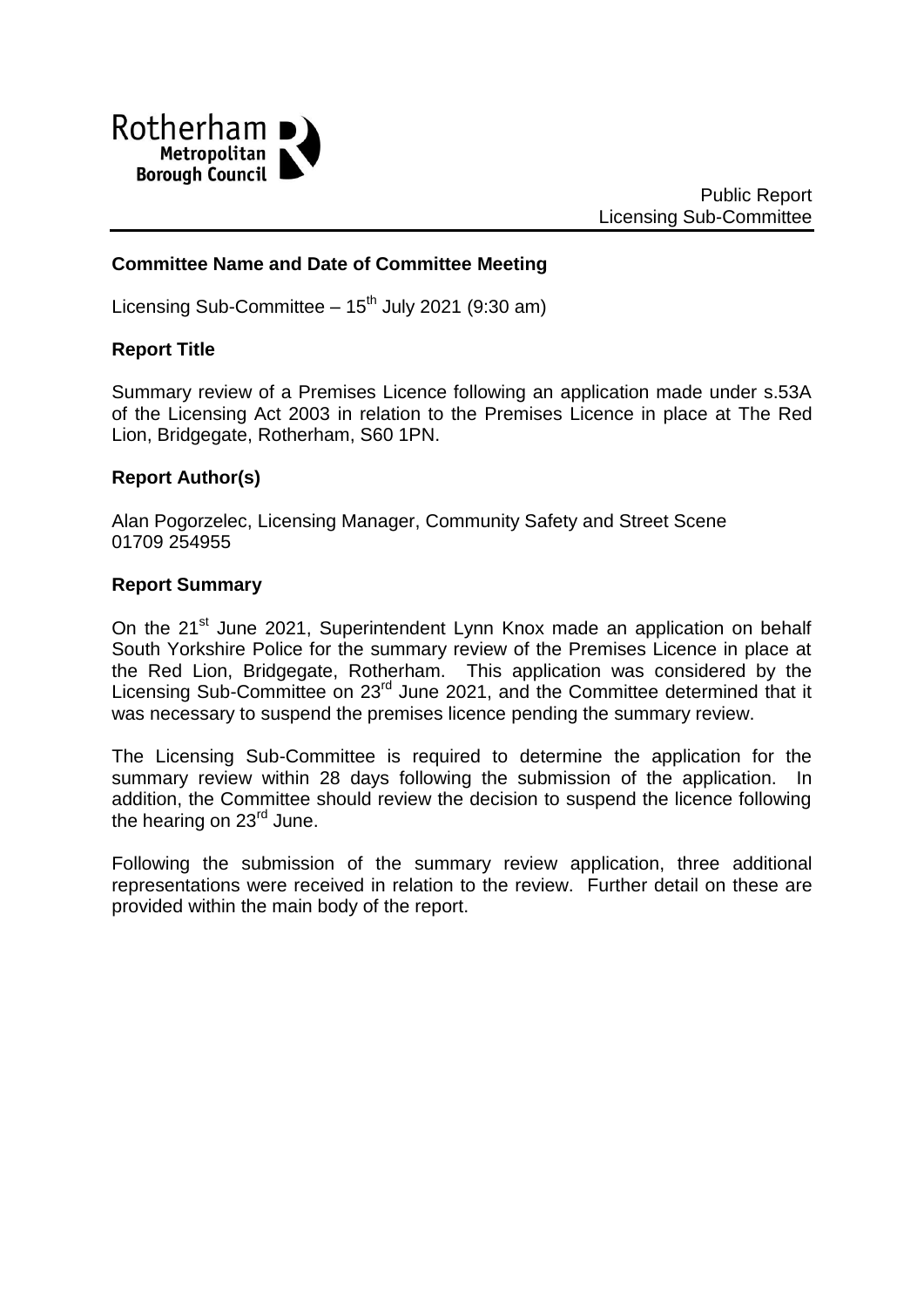### **Recommendations**

- 1. That the Licensing Sub-Committee considers the information contained within this report (and associated appendices) along with any additional information presented at the hearing and subsequently determines the application that has been made.
- 2. That the Licensing Sub-Committee reviews the decision made at the "interim steps" hearing on 23<sup>rd</sup> June and determines whether the steps remain appropriate for the promotion of the Licensing Objectives.
- 3. The Licensing Sub-Committee should inform the Licensing Manager of the decisions made at today's hearing, in accordance with the requirements of the Licensing Act 2003 and Regulations made thereunder.

## **List of Appendices Included**

- Appendix 1 Location details
- Appendix 2 Premises Licence P0443
- Appendix 3 Review application form
- Appendix 4 Interim steps decision notice
- Appendix 5 Additional information South Yorkshire Police in support of the application for the review
- Appendix 6 Representation from Rotherham MBC Licensing Service (acting in the role of a Responsible Authority under the Licensing Act 2003)
- Appendix 7 Representation from Rotherham MBC Environmental Health
- Appendix 8 Representation from Designated Premises Supervisor

## **Background Papers**

Rotherham MBC Statement of Licensing Policy 2020 -2025 (available at [www.rotherham.gov.uk/licensing\)](http://www.rotherham.gov.uk/licensing)

Revised guidance issued under section 182 of the Licensing Act 2003 (April 2018) (available at [https://www.gov.uk/government/publications/explanatory-memorandum](https://www.gov.uk/government/publications/explanatory-memorandum-revised-guidance-issued-under-s-182-of-licensing-act-2003)[revised-guidance-issued-under-s-182-of-licensing-act-2003\)](https://www.gov.uk/government/publications/explanatory-memorandum-revised-guidance-issued-under-s-182-of-licensing-act-2003)

## **Council Approval Required**

No

## **Exempt from the Press and Public**

No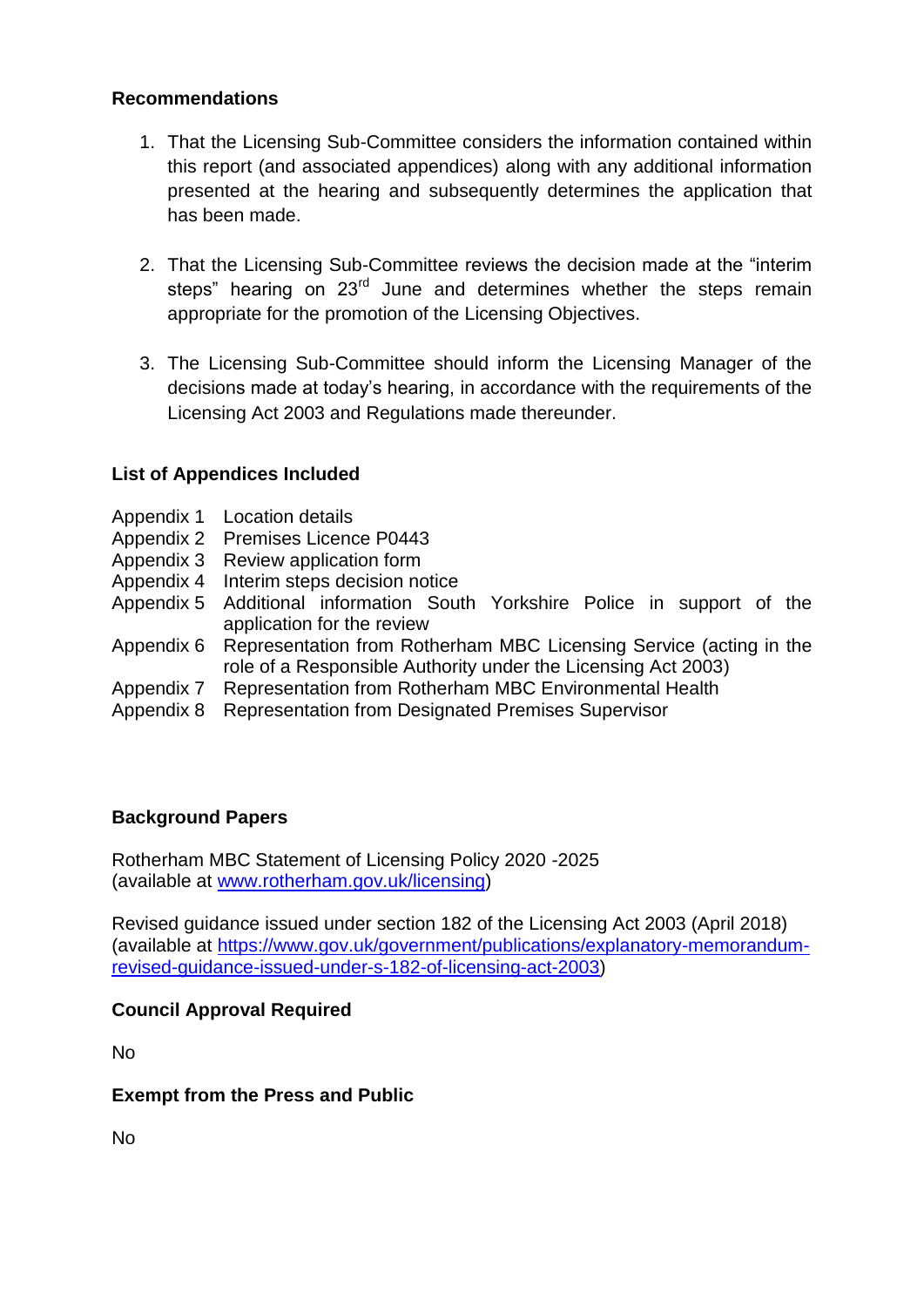**Summary review of a Premises Licence following an application made under s.53A of the Licensing Act 2003 in relation to the Premises Licence in place at The Red Lion, Bridgegate, Rotherham, S60 1PN.**

#### **1. Background**

- 1.1 The Red Lion is a public house located within the Red Lion Yard off Bridgegate in Rotherham Town Centre. Further details on the location of the premises can be found at Appendix 1.
- 1.2 The premises currently has the benefit of a Premises Licence issued under the Licensing Act 2003 (licence number P0443). The licence permits the sale of alcohol for consumption on and off the premises, regulated entertainment and late night refreshment. A copy of the Premises Licence is attached to this report as Appendix 2.
- 1.3 On 21<sup>st</sup> June 2021, Rotherham MBC's Licensing Service received an application from South Yorkshire Police for the summary review of the Premises Licence. This application was submitted due to a number of serious incidents connected to the premises that occurred on  $18<sup>th</sup>$  and  $20<sup>th</sup>$  June. A copy of the review application form is attached as Appendix 3.
- 1.4 The Licensing Sub-Committee met on  $23<sup>rd</sup>$  June to determine whether any interim steps were required pending consideration of the review. On this occasion, the Sub-Committee determined that it would be appropriate to suspend the premises licence with immediate effect. The decision issued to the licence holder is attached as Appendix 4.
- 1.5 There is a prescribed period of 10 working days following the submission of a summary review application during which time interested parties / responsible authorities may submit representations in relation to the application.
- 1.6 At the end of the prescribed period, a total of two additional representations / comments had been received, along with additional information provided by the applicant. Appropriately redacted copies of the additional information and representations / comments can be found at Appendix 5 (Police information), Appendix 6 (Licensing Authority representation) and Appendix 7 (Environmental Health representation).

#### **2. Key Issues**

#### The application

- 2.1 The application submitted by South Yorkshire Police outlines concerns regarding the following matters:
	- 2.1.1 Numerous incidents of serious crime and disorder some involving the use of snooker cues and glasses as weapons.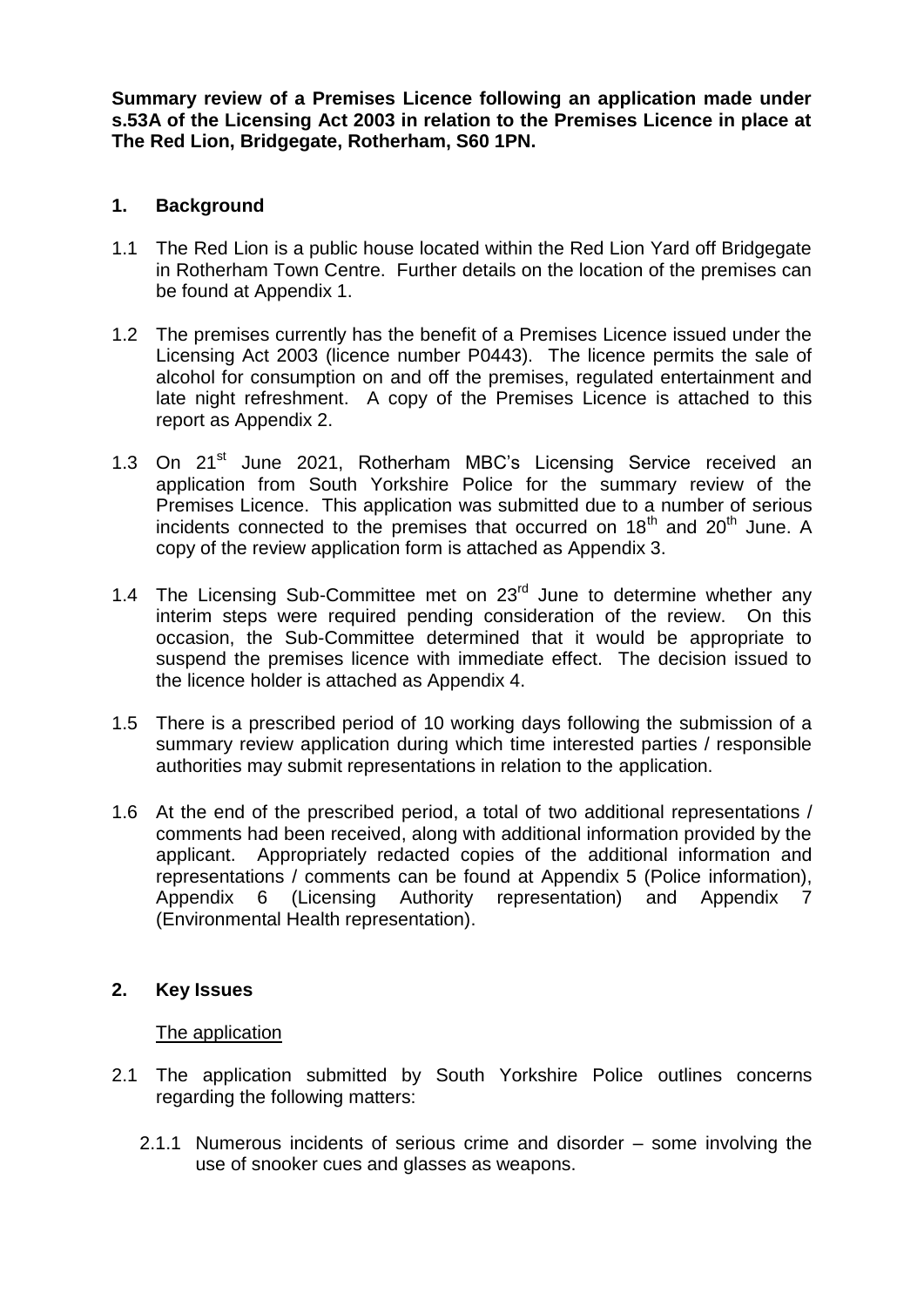- 2.1.2 Problematic and obstructive staff and customers who reported themselves as being in charge on behalf of the owner, most of whom were drunk. There were attempts to intimidate police officers as they were carrying out their duties.
- 2.1.3 Significant non-compliance with national legislation / guidance introduced to control the spread of Coronavirus / Covid-19 in the UK.
- 2.1.4 Children as young as 13 being served alcohol at the premises.
- 2.2 Full details of the circumstances leading to the submission of the application to review the licence can be found at Appendices 3 and 5. In addition, a representative of South Yorkshire Police will be in attendance at the hearing and will have the opportunity to further develop the above points and clarify any points or issues that may arise.

# Representations received

- 2.3 Three additional representations / comments were received full details of these representations can be found at Appendices 6, 7 and 8, but are briefly summarised below:
	- 2.3.1 The representation submitted by Rotherham MBC Licensing Service makes reference to the following:
		- Crime and disorder associated with the premises.
		- Underage drinking.
		- Non-compliance with Coronavirus / Covid-19 legislation.
		- Failure of the licence holder or DPS to report instances of disorder at the premises.
		- Lack of management control of the premises by the licence holder and DPS.
		- Failure to comply with Annex 2 conditions attached to the Premises Licence.
		- Extremely offensive, aggressive and intimidating behaviour directed towards Council officers by customers and staff at the premises.

Further information is detailed in Appendix 6.

- 2.3.2 The representation submitted by Rotherham MBC Environmental Health Service makes reference to the following:
	- Failure of the licence holder to ensure that appropriate steps had been taken to ensure compliance with nationally introduced legislation aimed at preventing the spread of Coronavirus / Covid-19 in the UK.
	- The issuing of a Fixed Penalty Notice in relation to the above.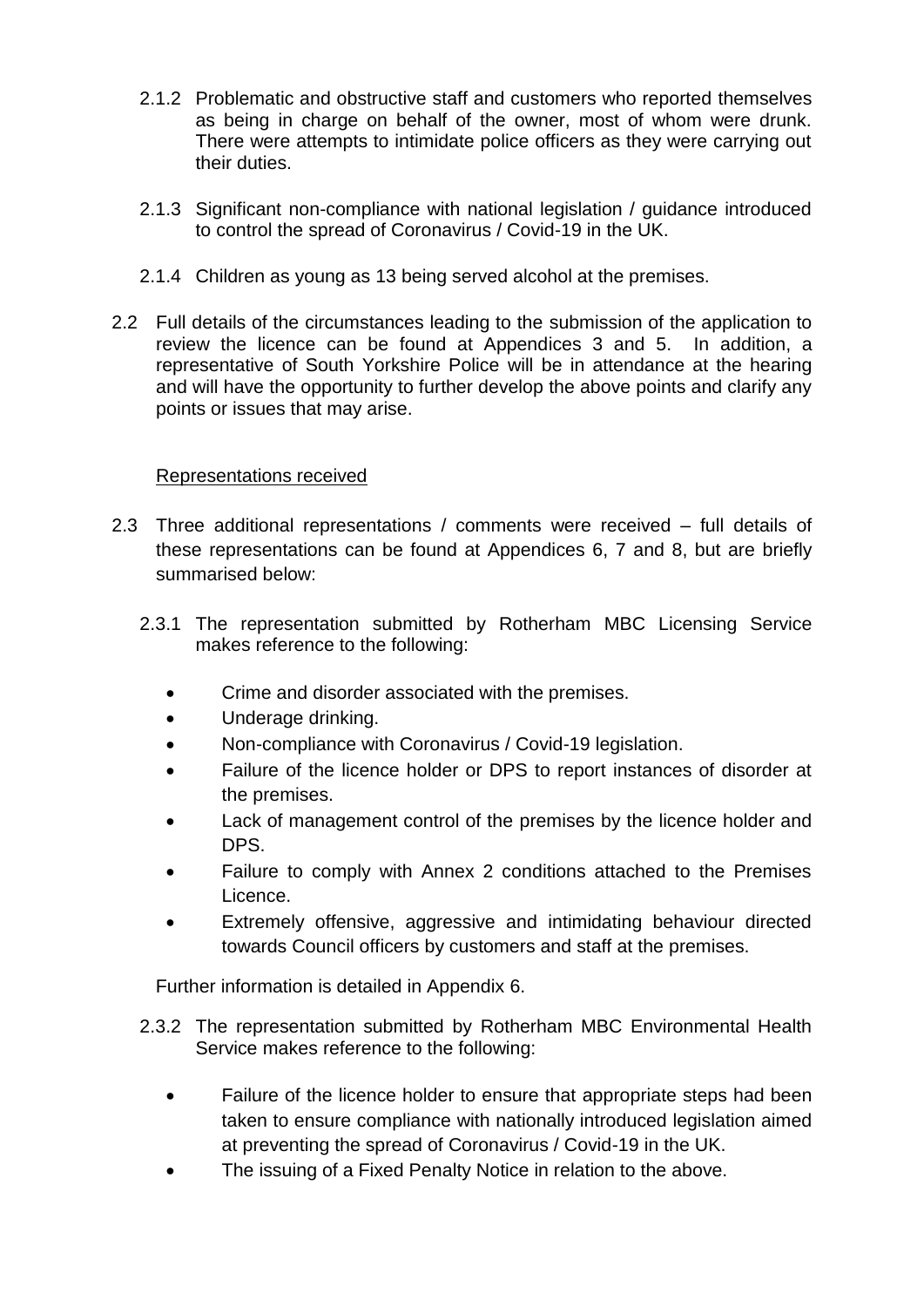Further information is detailed in Appendix 7.

2.3.3 The representation submitted by the Designated Premises Supervisor makes reference to the following:



Further information is detailed in Appendix 8.

- 2.4 All parties that have submitted representations in relation to the application have been invited to attend the hearing today to provide further detail in relation to the above.
- 2.5 Members of the Sub-Committee should give full consideration of the issues raised the Responsible Authorities and Interested Parties when determining the application.
- 2.6 The process to be adopted at the hearing is provided with this report.

# **3. Options available to the Licensing Sub-Committee**

- 3.1 During the hearing today, the Sub-Committee must:
	- a. Consider the application for the summary review of the licence and determine whether any steps are appropriate for the promotion of the licensing objectives.
	- b. Review whether the interim steps taken by the Sub-Committee on  $23<sup>rd</sup>$  June remain appropriate for the promotion of the licensing objectives.
- 3.2 In determining both of these matters, the Sub-Committee must carry out its functions under the Licensing Act with a view to promoting the licensing objectives:
	- the prevention of crime and disorder
	- public safety
	- the prevention of public nuisance
	- the protection of children from harm
- 3.3 In addition, the Sub-Committee should take into account any change in circumstances since the interim steps were imposed, along with any representations or additional information that is received from responsible authorities, the licence holder or other interested parties.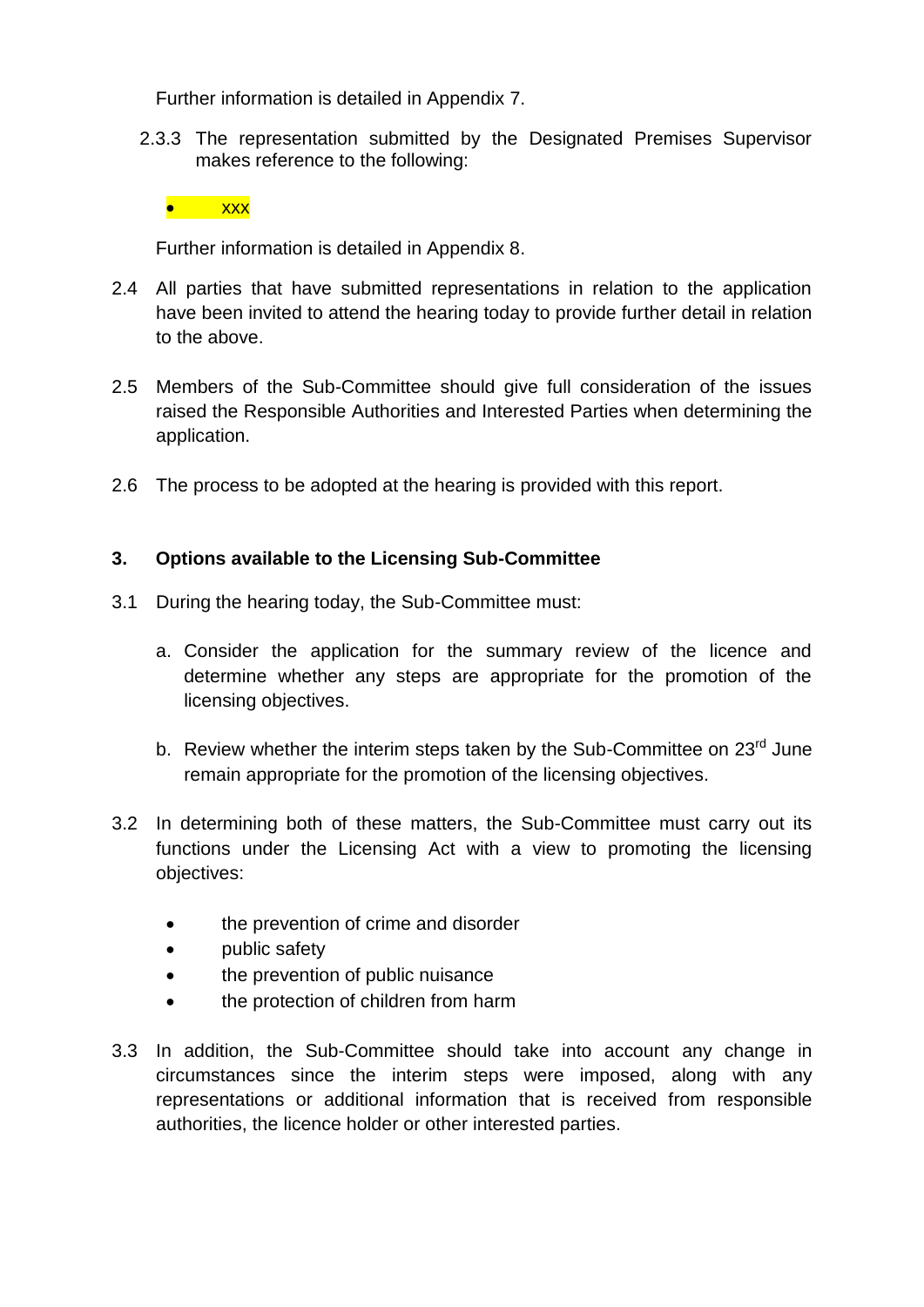- 3.4 All licensing determinations should be considered on the individual merits of the application. The authority's determination should be evidence-based, justified as being appropriate for the promotion of the licensing objectives and proportionate to what it is intended to achieve. Findings on any issues of fact should be on the balance of probability.
- 3.5 It is important that a licensing authority should give comprehensive reasons for its decisions in anticipation of any appeals. Failure to give adequate reasons could itself give rise to grounds for an appeal. In reaching the decision, regard must also be had to relevant provisions of the national guidance and the Council's licensing policy statement.
- 3.6 Specific information relevant to each of the matters outlined in section 3.1 is provided below.

## **Consideration of the application for a summary review**

- 3.7 The Sub-Committee must take steps that it considers appropriate for the promotion of the licensing objectives.
- 3.8 The 2003 Act provides a range of powers for the licensing authority which it may exercise on determining a review where it considers them appropriate for the promotion of the licensing objectives.
- 3.9 The licensing authority may decide that the review does not require it to take any further steps appropriate to promoting the licensing objectives. In addition, there is nothing to prevent a licensing authority issuing an informal warning to the licence holder and/or to recommend improvement within a particular period of time. It is expected that licensing authorities will regard such informal warnings as an important mechanism for ensuring that the licensing objectives are effectively promoted and that warnings should be issued in writing to the licence holder.
- 3.10 However, where responsible authorities such as the Police or Environmental Health Officers have already issued warnings requiring improvement – either orally or in writing – that have failed as part of their own stepped approach to address concerns, licensing authorities should not merely repeat that approach and should take this into account when considering what further action is appropriate. Similarly, licensing authorities may take into account any civil immigration penalties which a licence holder has been required to pay for employing an illegal worker.
- 3.11 Where the licensing authority considers that action under its statutory powers is appropriate, it may take any of the following steps: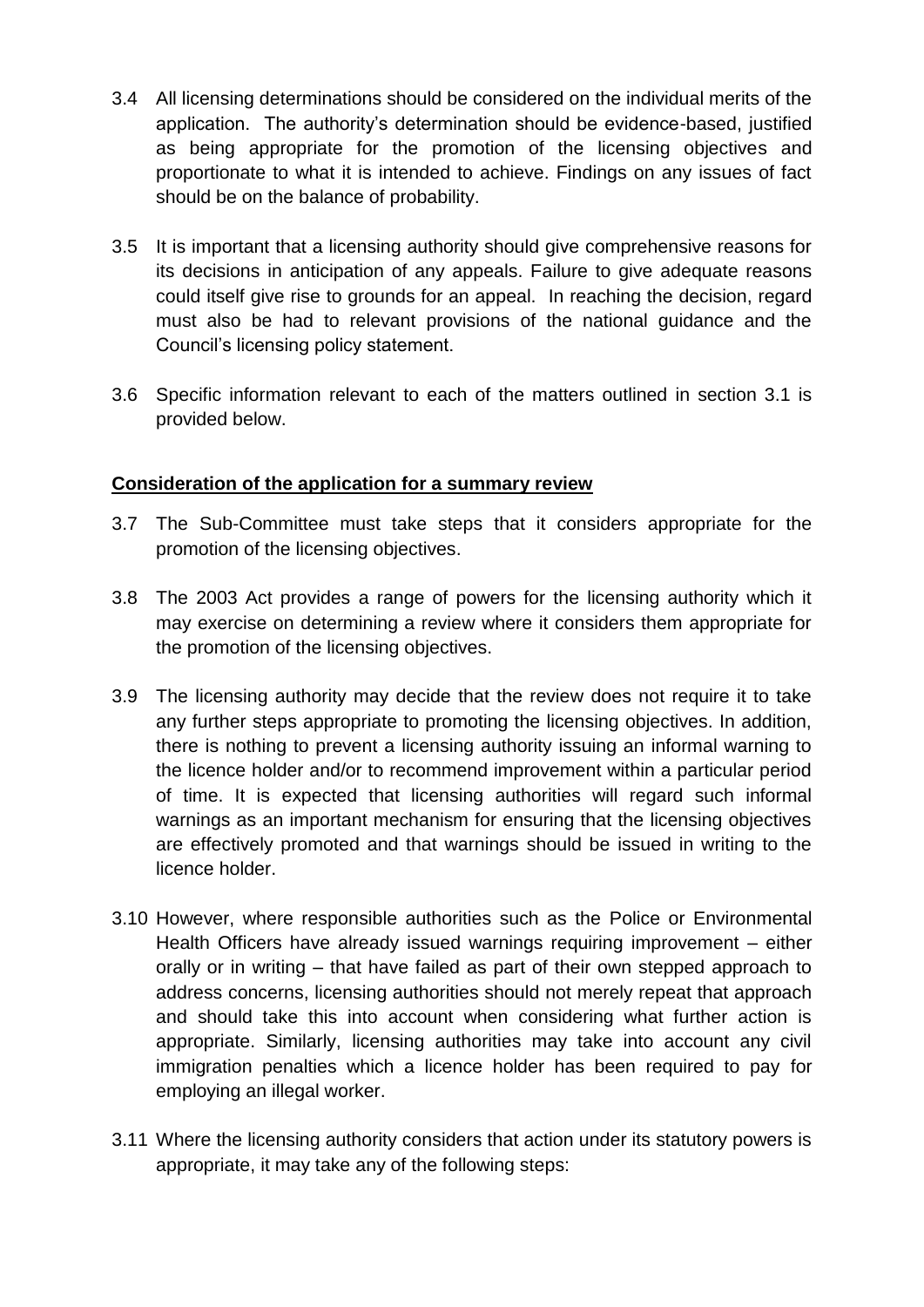- modify the conditions of the premises licence (which includes adding new conditions or any alteration or omission of an existing condition), for example, by reducing the hours of opening or by requiring door supervisors at particular times;
- exclude a licensable activity from the scope of the licence, for example, to exclude the performance of live music or playing of recorded music (where it is not within the incidental live and recorded music exemption).
- remove the designated premises supervisor, for example, because they consider that the problems are the result of poor management.
- suspend the licence for a period not exceeding three months.
- revoke the licence.
- 3.12 In deciding which of these powers to invoke, it is expected that licensing authorities should so far as possible seek to establish the cause or causes of the concerns that the representations identify. The remedial action taken should generally be directed at these causes and should always be no more than an appropriate and proportionate response to address the causes of concern that instigated the review.
- 3.13 For example, licensing authorities should be alive to the possibility that the removal and replacement of the designated premises supervisor may be sufficient to remedy a problem where the cause of the identified problem directly relates to poor management decisions made by that individual.
- 3.14 Equally, it may emerge that poor management is a direct reflection of poor company practice or policy and the mere removal of the designated premises supervisor may be an inadequate response to the problems presented. Indeed, where subsequent review hearings are generated by representations, it should be rare merely to remove a succession of designated premises supervisors as this would be a clear indication of deeper problems that impact upon the licensing objectives.
- 3.15 Licensing authorities should also note that modifications of conditions and exclusions of licensable activities may be imposed either permanently or for a temporary period of up to three months. Temporary changes or suspension of the licence for up to three months could impact on the business holding the licence financially and would only be expected to be pursued as an appropriate means of promoting the licensing objectives or preventing illegal working. So, for instance, a licence could be suspended for a weekend as a means of deterring the holder from allowing the problems that gave rise to the review to happen again. However, it will always be important that any detrimental financial impact that may result from a licensing authority's decision is appropriate and proportionate to the promotion of the licensing objectives and for the prevention of illegal working in licensed premises. But where premises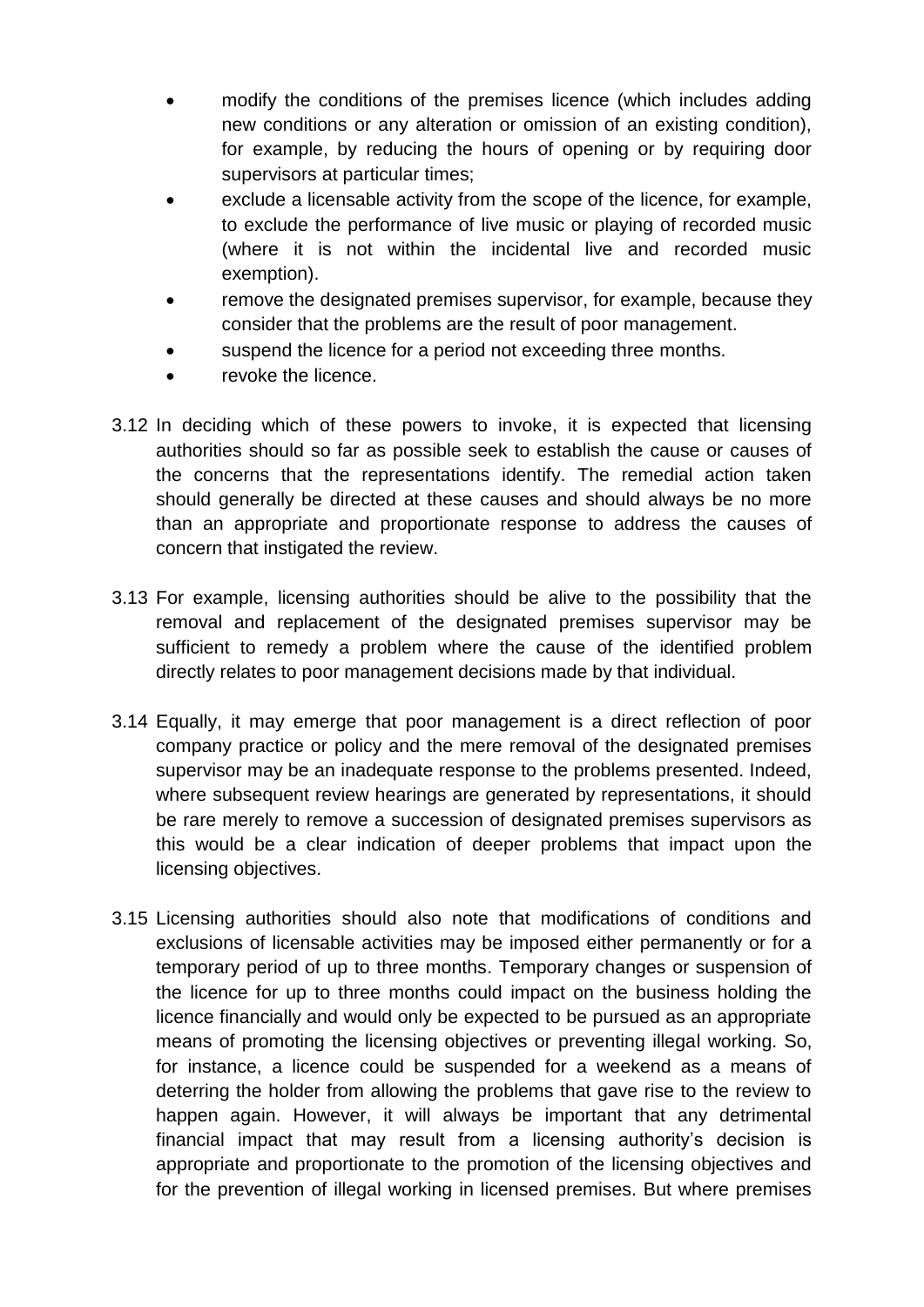are found to be trading irresponsibly, the licensing authority should not hesitate, where appropriate to do so, to take tough action to tackle the problems at the premises and, where other measures are deemed insufficient, to revoke the licence.

- 3.16 An appeal against the final review decision may be made to a magistrates' court within 21 days of the appellant being notified of the licensing authority's determination on the review. An appeal may be made by the premises licence holder, the chief officer of police and/or any other person who made relevant representations.
- 3.17 The decision of the licensing authority, following the review hearing, will not have effect until the end of the period allowed for appeal, or until the disposal of the appeal.

# **Review of interim steps**

- 3.18 The licensing authority's determination does not have effect until the end of the 21 day period given for appealing the decision, or until the disposal of any appeal that is lodged (see below information on right of appeal).
- 3.19 To ensure that there are appropriate and proportionate safeguards in place at all times, the licensing authority is required to review any interim steps that it has taken that are in place on the date of the hearing and consider whether it is appropriate for the promotion of the licensing objectives for the steps to remain in place, or if they should be modified or withdrawn.
- 3.20 The review of the interim steps should take place immediately after the determination of the summary review application.
- 3.21 In conducting the review of the interim steps the licensing authority has the power to take any of the steps that were available to it at the initial stage, these were:
	- the modification of the conditions of the premises licence;
	- the exclusion of the sale of alcohol by retail from the scope of the licence;
	- the removal of the designated premises supervisor from the licence;
	- the suspension of the licence.

It should be noted that modification of the conditions of the premises licence can include the alteration or modification of existing conditions or addition of any new conditions, including those that restrict the times at which licensable activities authorised by the licence can take place.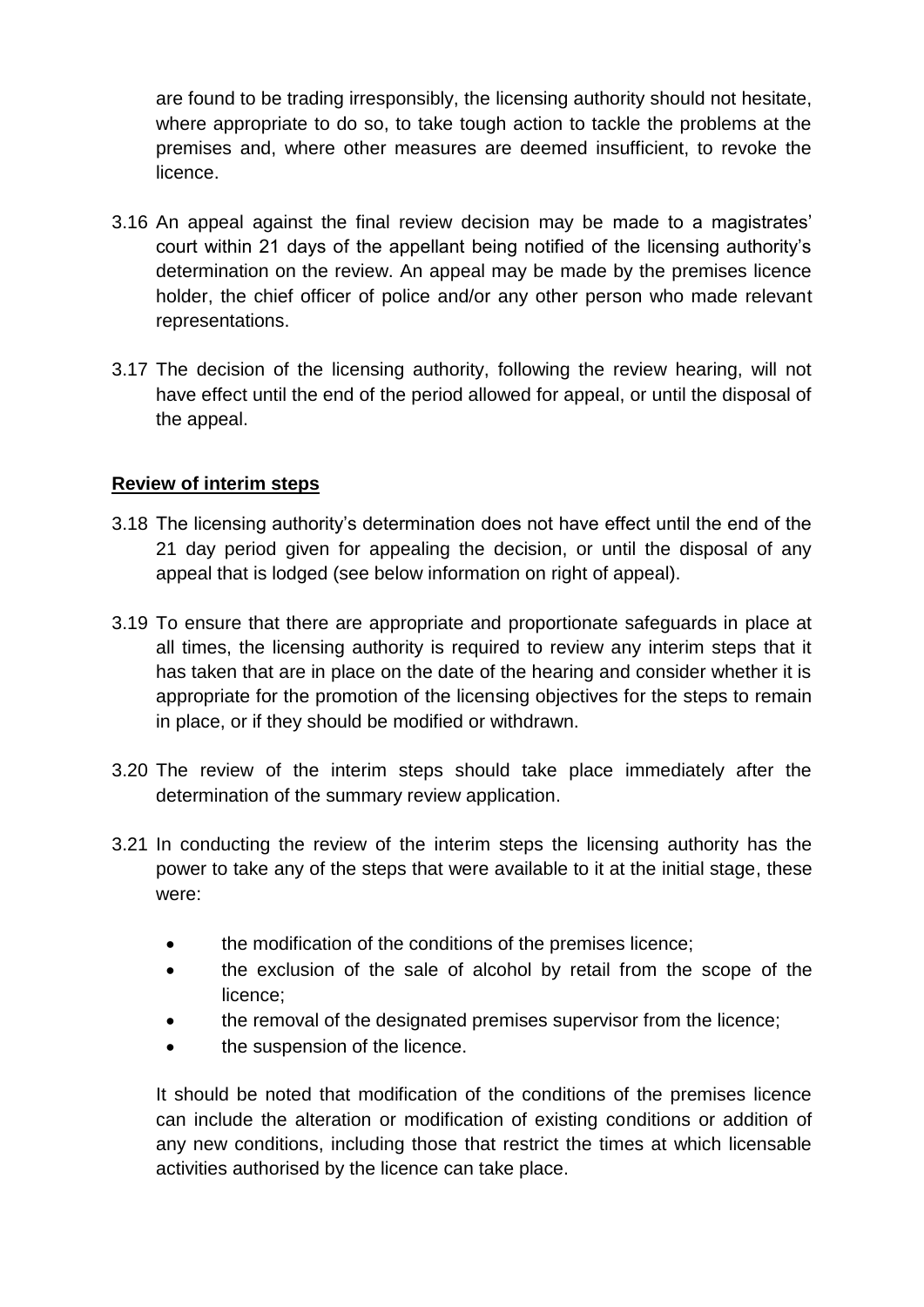- 3.22 Any interim steps taken at the review hearing apply until:
	- a. the end of the period given for appealing against the decision made by the Sub-Committee (21 days),
	- b. if an appeal is lodged, the time the appeal is disposed of, or
	- c. the end of a period determined by the relevant licensing authority (which may not be longer than the period of time for which such interim steps could apply under (a) or (b) above).
- 3.23 The licence holder or the chief officer of police may appeal against the decision made by the licensing authority concerning its review of the interim steps to a magistrates' court. The appeal must be made within 21 days of the appellant being notified of the licensing authority's decision and must be heard in full by the magistrates' court within 28 days beginning with the day on which the appellant lodged the appeal.
- 3.24 Where appeals are lodged both against the decision following the review of the interim steps and against the final determination, the courts may decide to consider the appeal against the final determination within the 28 day period, allowing the interim steps appeal to be disposed of at the same time.

### **4. Consultation**

- 4.1 The application has been subject to the statutory consultation process including the display of public notices in the vicinity of the site for a minimum period of 7 days.
- 4.2 Responsible Authorities and interested parties have been provided with the statutory 10 working day period during which time they may make representation to the Council in relation to the review application.

## **5. Timetable and Accountability for Implementing this Decision**

- 5.1 Subject to section 3.22 above, any decision made by the Licensing Sub-Committee does not have effect until:
	- the end of the period given for appealing against the decision; or
	- if the decision is appealed, until the appeal is disposed of.
- 5.2 An appeal may be lodged by either the applicant or a party to the hearing that has made a relevant representation.
- 5.3 Parties to the hearing must be informed of the decision within 5 working days of the hearing (or within 5 working days from the last day of the hearing if it takes place over multiple days).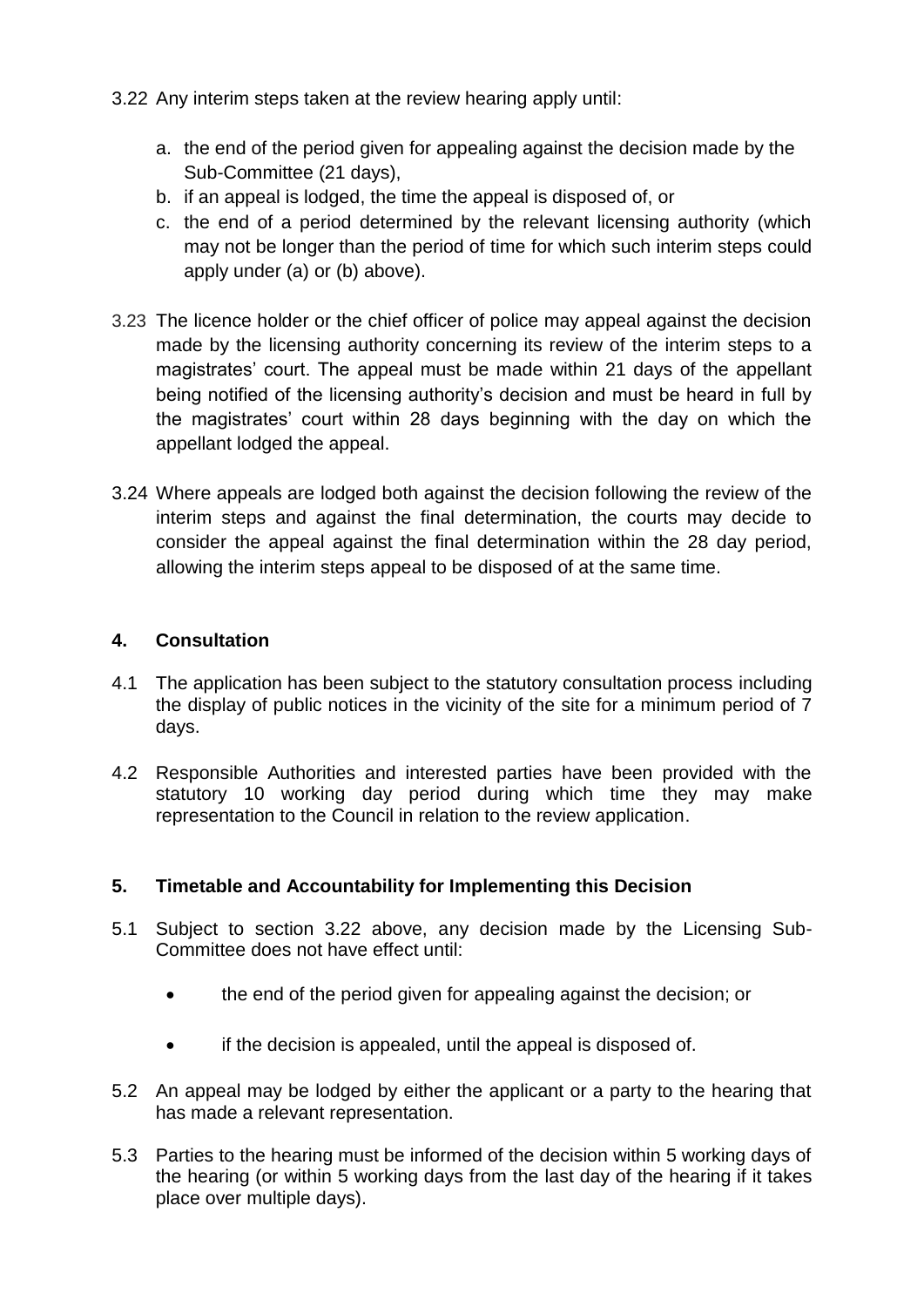## **6. Financial Implications**

- 6.1 There are no specific financial implications arising from this application.
- 6.2 However, additional costs may be incurred should the matter go to appeal. In such an eventuality it may not be possible to recover all of the costs incurred. The impact of these additional costs (if any) will therefore need to be met from within existing revenue budgets.

### **7. Legal Advice and Implications**

- 7.1 A Council Solicitor will be in attendance at the hearing to provide appropriate legal advice to the Licensing Sub-Committee in relation to specific aspects of the application / hearing, however the advice below is generally applicable to all applications.
- 7.2 Hearings under the Licensing Act 2003 operate under the Licensing Act 2003 (Hearings) Regulations 2005.
- 7.3 In accordance with Regulation 18 of the Licensing Act 2003 (Hearings) Regulations 2005, the authority may take into account documentary or other information produced by a party in support of their application, representations or notice either before the hearing or, with the consent of all parties, at the hearing.
- 7.4 The Panel may accept hearsay evidence and it will be a matter for the Licensing Sub-Committee to attach what weight to it that they consider appropriate. Hearsay evidence is evidence of something that a witness neither saw nor heard, but has heard or read about.
- 7.5 The Secretary of State's guidance to the Licensing Act 2003 is provided to licensing authorities in relation to the carrying out of their functions under the 2003 Act. It also provides information to magistrates' courts hearing appeals against licensing decisions and has been made widely available for the benefit of those who run licensed premises, their legal advisers and the general public. It is a key medium for promoting best practice, ensuring consistent application of licensing powers across England and Wales and for promoting fairness, equal treatment and proportionality.
- 7.6 Section 4 of the 2003 Act provides that, in carrying out its functions, a licensing authority must 'have regard to' guidance issued by the Secretary of State under section 182. The guidance is therefore binding on all licensing authorities to that extent. However, the guidance cannot anticipate every possible scenario or set of circumstances that may arise and, as long as licensing authorities have